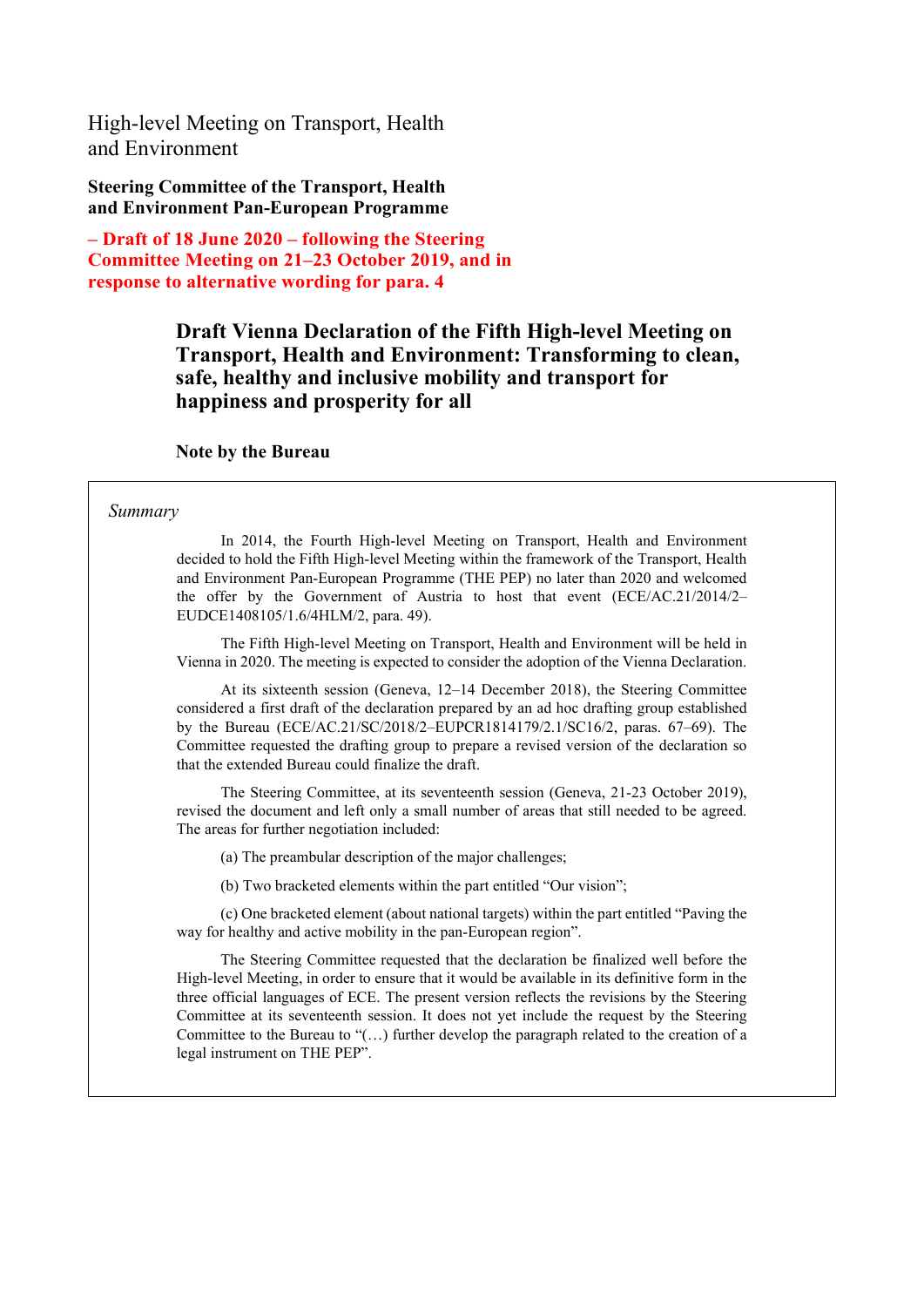### **Vienna Declaration**

*We, the Ministers and heads of delegations of member States of the Economic Commission for Europe (ECE) and the World Health Organization (WHO) in the WHO European Region*, convening the Fifth High-level Meeting on Transport, Health and Environment in Vienna from 26 to 27 November 2020,

#### **Preamble**

*Reaffirming* our commitment to the 2014 Paris Declaration - City in Motion: People First! and to work together to implement the Transport, Health and Environment Pan-European Programme (THE PEP) in order to achieve sustainable, affordable and inclusive, safe and healthy, green and clean transport and mobility,

*Building upon* the momentum achieved under THE PEP, while also recognizing the urgent need for intensified action to achieve the objectives of the 2030 Agenda for Sustainable Development, the New Urban Agenda and the Paris Agreement,

*Recognizing* that the pan-European region is at a crossroads regarding transport, health and the environment, with unsustainable behaviours related to transport and mobility, incoherent policymaking and a lack of cross-sectoral coordination, and facing major challenges that need be addressed urgently through integrated policies and changed behaviours, including:

[(a) Ambient air pollution, which causes about half a million premature deaths per year in the WHO European Region,

(b) Traffic noise, which causes millions of healthy years of life to be lost annually, with, for example, about 1.6 million years lost in European Union member States alone,

Greenhouse gas emissions from transport, particularly from road transport, which account for a large and growing proportion of total emissions,

(d) Physical inactivity, which causes about 1 million deaths per year in the WHO European Region,

(e) Socioeconomic disparities resulting from poor mobility access;

(f) Environmental health inequities resulting from the direct and indirect impacts of the transport sector, particularly for children,

(g) Road traffic injuries, which are the leading cause of death globally among young people between 5 and 29 years of age,

(h) Economic inefficiency due to externalization of health, environmental and congestion costs, with city-dwellers in rich countries each losing nearly \$1,000 per year while in traffic congestion,

(i) Urban sprawl, land take and the loss of biodiversity,]

*Appreciating* the efforts made by member States and other stakeholders towards achieving THE PEP Priority Goals, particularly through THE PEP Partnerships, the holding of relay-race workshops and symposiums, THE PEP Academy and the development of strategic and practical tools,

*Welcoming* the outcomes of the 2018 First WHO Global Conference on Air Pollution and Health, the 2018 Ministerial Declaration of the high-level segment of the annual session of the Economic and Social Council, the 2017 and 2019 Ministerial Resolutions adopted in the framework of the Inland Transport Committee, the 2017 Ostrava Declaration of the Sixth Ministerial Conference on Environment and Health and the 2016 Batumi Declaration of the Eighth Environment for Europe Ministerial Conference, as well as the 2018 Graz Declaration by an informal meeting of European Union environment and transport ministers, the 2015 European Union Declaration on Cycling as a Climate-friendly Transport Mode and the relevant outcomes of the International Transport Forum,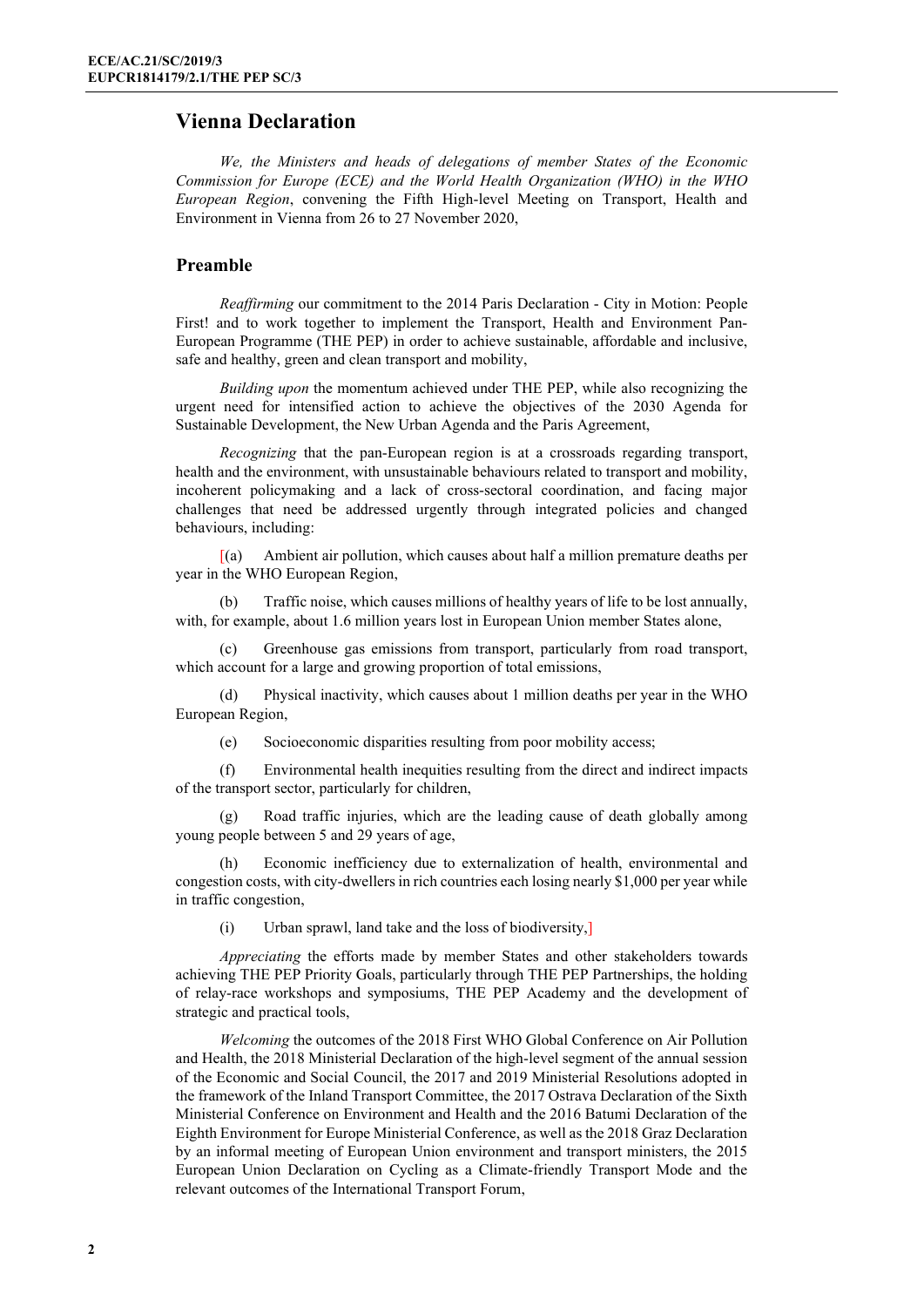*Emphasizing* that our efforts must be strengthened and additional actions need to be taken urgently to resolve these challenges, building upon intensified cooperation and partnerships in the pan-European region and an integrated, holistic, strategic approach, uniting the forces of the transport, health and environment sectors, complemented by crosssectoral policy coherence,

*Wishing* to strengthen THE PEP in its function as a pan-European policy platform, to accelerate the transformation of transport and mobility towards clean and healthy mobility and net-zero emission transport,

#### **Our vision**

1. *Adopt* our new [ambitious] vision of "clean, safe, healthy and inclusive mobility and transport for happiness and prosperity for all";<sup>[1](#page-2-0)</sup>

2. *Commit* to leading the transformation of transport and mobility to achieve our vision, focusing on:

(a) Social inclusivity and fair accessibility of mobility and transport;

(b) Improved living conditions in cities and regions by integrating environmental and health policies and objectives into coordinated transport and spatial planning;

(c) Clean, low-noise and net-zero emission transport by implementing policies and actions for healthy, active and safer mobility;

(d) Directing investments, fiscal incentives and green finance initiatives towards sustainable transport to stimulate job creation and the economy;

(e) Implementing sustainable mobility management and services, employing appropriate technologies for clean, efficient, healthy and safe transport systems;

[(f) Promotion of solutions to implement sustainable urban mobility, including a wide range of electric urban public transport modes and cycling and walking, and consideration of these forms of mobility in transport and spatial planning;

while involving stakeholders, including national, subnational and local authorities, communities, companies and civil society, especially youth and children, in this transformation towards green and healthy mobility and transport;

#### **Strategy and actions for achieving our vision and transformation**

3. *Accelerate* the transformation, particularly in the coming decade, and commit to developing a comprehensive pan-European strategy on transport, health and the environment, including a clear pathway for its implementation, to achieve the agreed vision and guide the further work of THE PEP, for adoption in 2022, and use this strategy to:

(a) Intensify our involvement in THE PEP as an effective contribution to the implementation of the Paris Agreement, limiting global warming, increasing the resilience of transport infrastructure and adapting transport and mobility to climate change;

Align further THE PEP activities with the 2030 Agenda for Sustainable Development through activities set out below aimed at assisting member States in achieving the Sustainable Development Goals, as per the publication *Making THE (Transport, Health and Environment) Link*;

Strengthen our commitment to national action and international cooperation on policies to achieve our vision, including by integrating public transport, efficient intermodal connections and infrastructure for active mobility, for all users, with a view to reducing inequalities;

<span id="page-2-0"></span> $<sup>1</sup>$  The translation into Russian of the words "ambitious" and "vision" needs to be checked.</sup>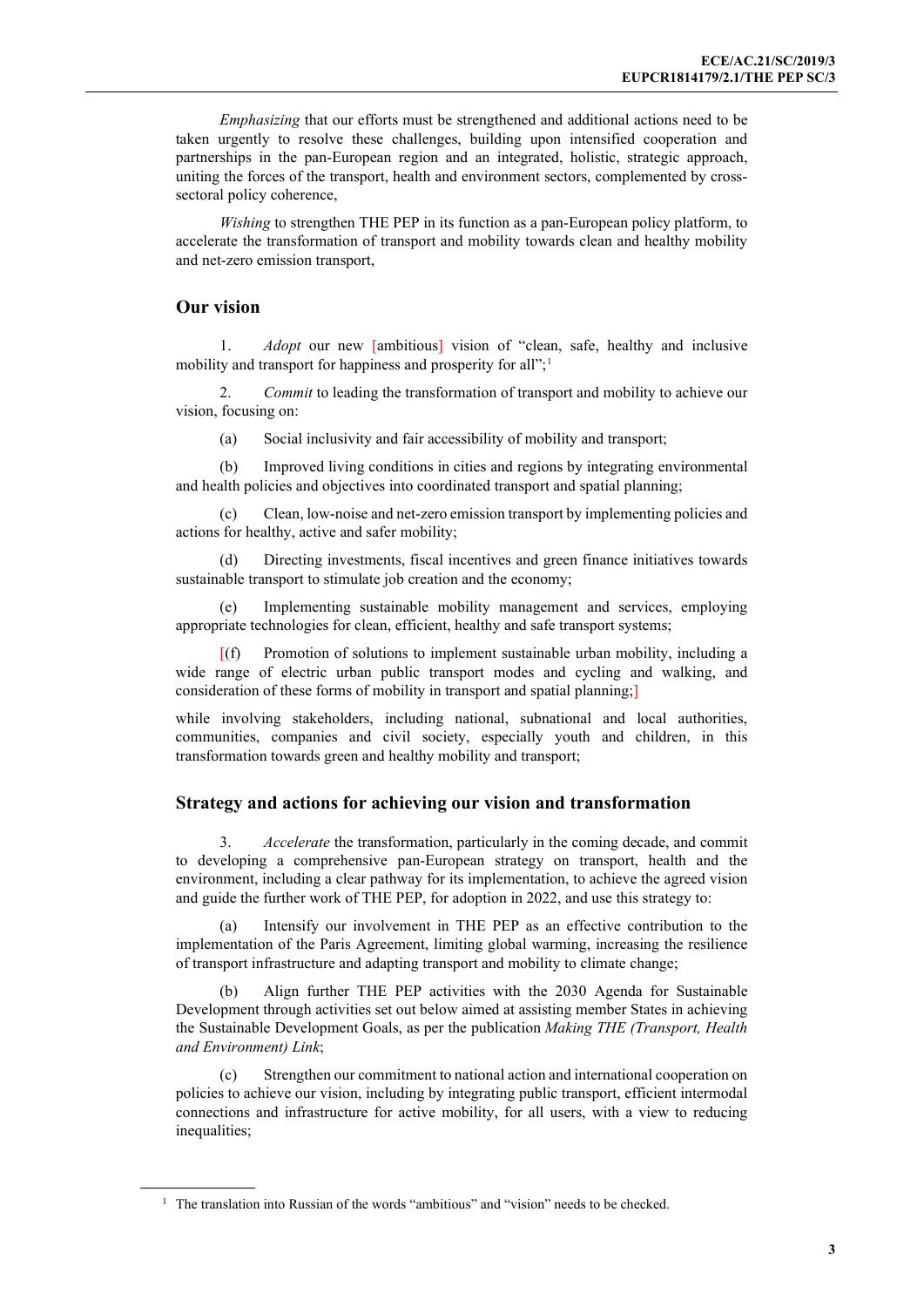(d) Consider the specific needs of children, youth, the elderly and persons with disabilities;

4. *Request* the Steering Committee to study different legal options and to prepare proposals for a possible legal instrument to strengthen action in line with our vision, for consideration by the Sixth High-level Meeting on Transport, Health and Environment;<sup>[2](#page-3-0)</sup>

4 (Alt.1). *Establish* an ad hoc working group to take stock of and update existing studies on different legal options for a possible legal instrument to strengthen action in line with our vision, identify the scope of such an instrument and prepare a proposal with recommendations for consideration by the Steering Committee for potential adoption at the Sixth High-level Meeting on Transport, Health and Environment; **[supported: Switzerland, North Macedonia, France]**

4 (Alt.2). *Establish* an ad hoc working group to analyse different legal options for a possible legal instrument to strengthen action in line with our vision, identify the scope of such an instrument, draft the possible content of the instrument and present its proposal for consideration by the Steering Committee for potential adoption at the Sixth High-level Meeting on Transport, Health and Environment; **[proposed: Russian Federation]**

5. *Support* the development and implementation of mobility management programmes for cities, regions, companies, tourism and schools, which combine clean technologies, zero-emission vehicles, the efficient use of infrastructure and green logistics for both passengers and freight, as well as the expansion of public transport, flexible mobility services for the first/last mile, active mobility and the strengthening of shared mobility and multimodality by combining public and private stakeholders in the provision of mobility services;

6. *Commit* to ensuring that the activities of THE PEP help to improve living conditions in our urban, peri-urban and rural areas, making them healthier, safer, better connected and accessible, in a perspective of social equity with no one left behind;

7. *Also commit* to ensuring that transport, health and the environment are considered together in spatial planning to achieve policy coherence with regard to reducing urban sprawl and improving energy efficiency and access to public transport and active mobility;

8. *Decide* to establish coordination mechanisms at the national level between the transport, health and environment sectors, including subnational and local authorities and involving other relevant stakeholders, to ensure that transport, health and the environment are considered together in related policymaking and spatial planning in order to fill gaps in mobility services and reduce intersectoral conflicts and trade-offs;

9. *Agree* to promote the mobilization of financial resources, including from international financial institutions, green finance instruments and the public and private sectors, and through public-private-partnerships, while applying the relevant social and environmental criteria, to invest in sustainable mobility and transport systems;

10. *Decide* to establish close cooperation between THE PEP and international financial institutions to develop green finance instruments, with a focus on active mobility and the renewal of public transport fleets;

11. *Promote* the development of sustainable low-carbon fuel options, increasing the share of renewable energy powering transport and ensure that only fossil fuels that comply with high environmental standards are available on the market;

Call on ECE member States to include in legal instruments, under the purview of the Inland Transport Committee, technical inspection provisions for used vehicles being exported so as to reduce the environmental and health effects of these vehicles and improve their safety;

<span id="page-3-0"></span><sup>&</sup>lt;sup>2</sup> The Steering Committee requested to further develop this paragraph.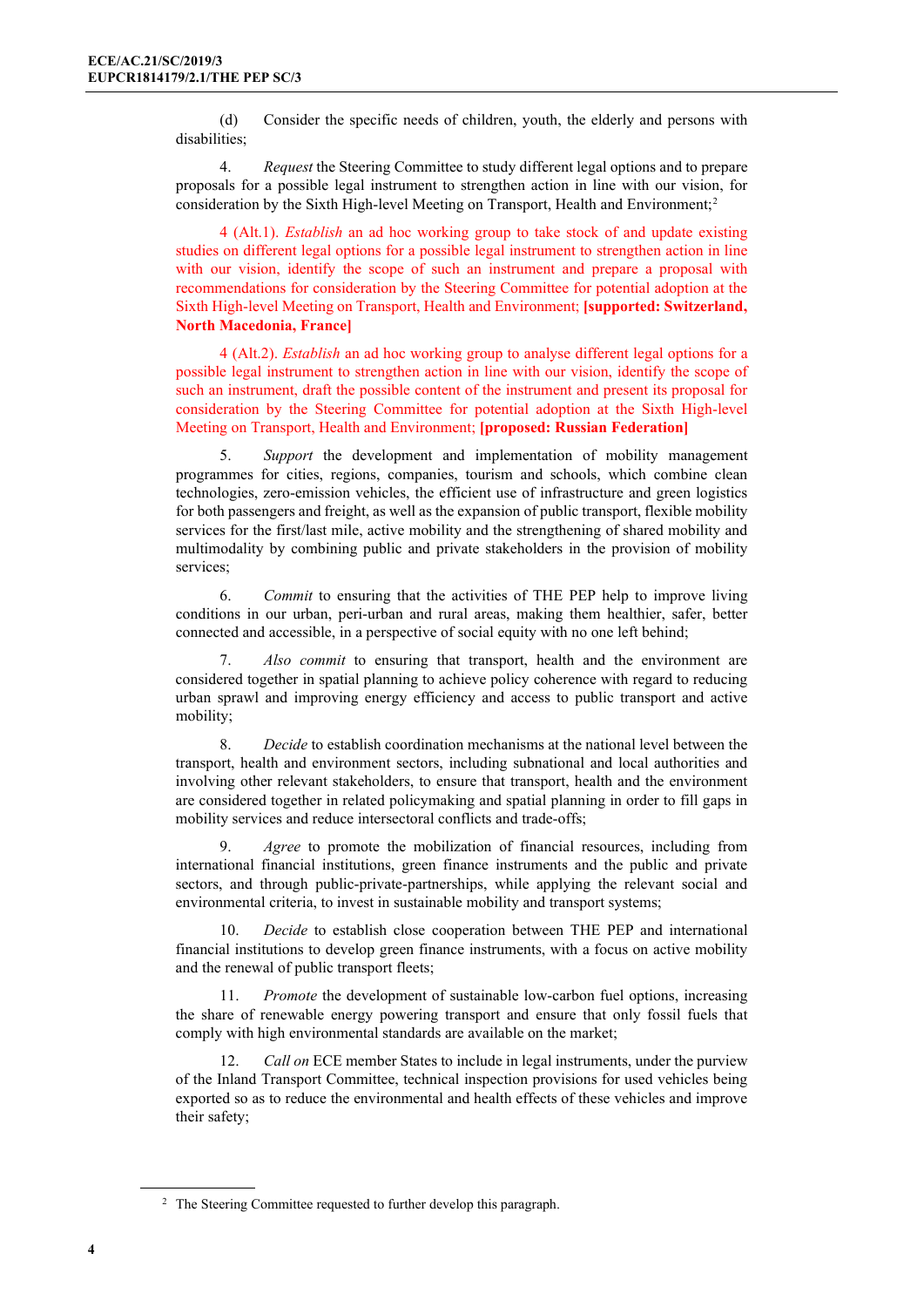13. *Decide* to accelerate and incentivize the development and introduction of lowand zero-emission vehicles, electromobility and related infrastructure through financial and other support programmes;

14. *Also decide* to boost active mobility as a core element of the transformation;

#### **Paving the way for healthy and active mobility in the pan-European region**

15. *Acknowledge* cycling as an equal mode of transport and that it contributes, together with walking, to sustainable livelihoods, a better environment, improved health and safety, social inclusion, economic prosperity, an improved quality of life and the happiness of our citizens;

16. *Take measures*to shift from motorized mobility to active mobility, in particular considering the large number of short trips in urban and suburban areas, and provide adequate infrastructure for cycling and walking to reduce accidents between motorized and nonmotorized road users;

17. *Commit* to achieving the following objectives by 2030:

(a) To significantly increase cycling and walking in every country and to contribute to the overall target of doubling cycling in the region as a whole;

(b) To extend and improve the infrastructure for cycling and walking in every country in the region;

(c) To develop and implement national cycling policies, supported by national cycling plans, strategies and programmes [, including the setting of national targets], in every country in the region;

(d) To significantly increase the safety of cyclists and pedestrians in every country in the region and significantly reduce the number of fatalities and serious injuries in the region as a whole;

(e) To integrate cycling and walking into health policies, including those tackling non-communicable diseases and obesity;

(f) To integrate cycling and walking, including cycling infrastructure, into landuse, urban, regional and transport infrastructure planning;

(g) To initiate national strategies on walking and other forms of active mobility in every country in the region;

18. *Adopt* the Pan-European Master Plan for Cycling Promotion, as included in annex II to this Declaration and developed by THE PEP Partnership on Cycling Promotion at the request of the Fourth High-level Meeting, as a means to attain these objectives in relation to cycling, and promote the implementation of its set of recommendations, in particular regarding the improvement of infrastructure and incentive frameworks to promote cycling and the development of a common methodology for data collection for monitoring progress, in line with national plans, programmes and other strategic documents;

Promote the incorporation of active mobility into relevant subnational and local plans and policies;

20. *Emphasize* the importance of harmonized cycling signs and signals across the ECE region to enhance road safety for cyclists and pedestrians, acknowledge the rights of pedestrians and cyclists and therefore encourage member States that are Contracting Parties to the Convention on Road Signs and Signals and the Convention on Road Traffic to suggest corresponding amendments to the Conventions;

Highlight the importance of adequate safe infrastructure for active mobility and request ECE to take the necessary steps to develop and establish, based on elements and principles of the Pan-European Master Plan for Cycling Promotion, a trans-European cycling network;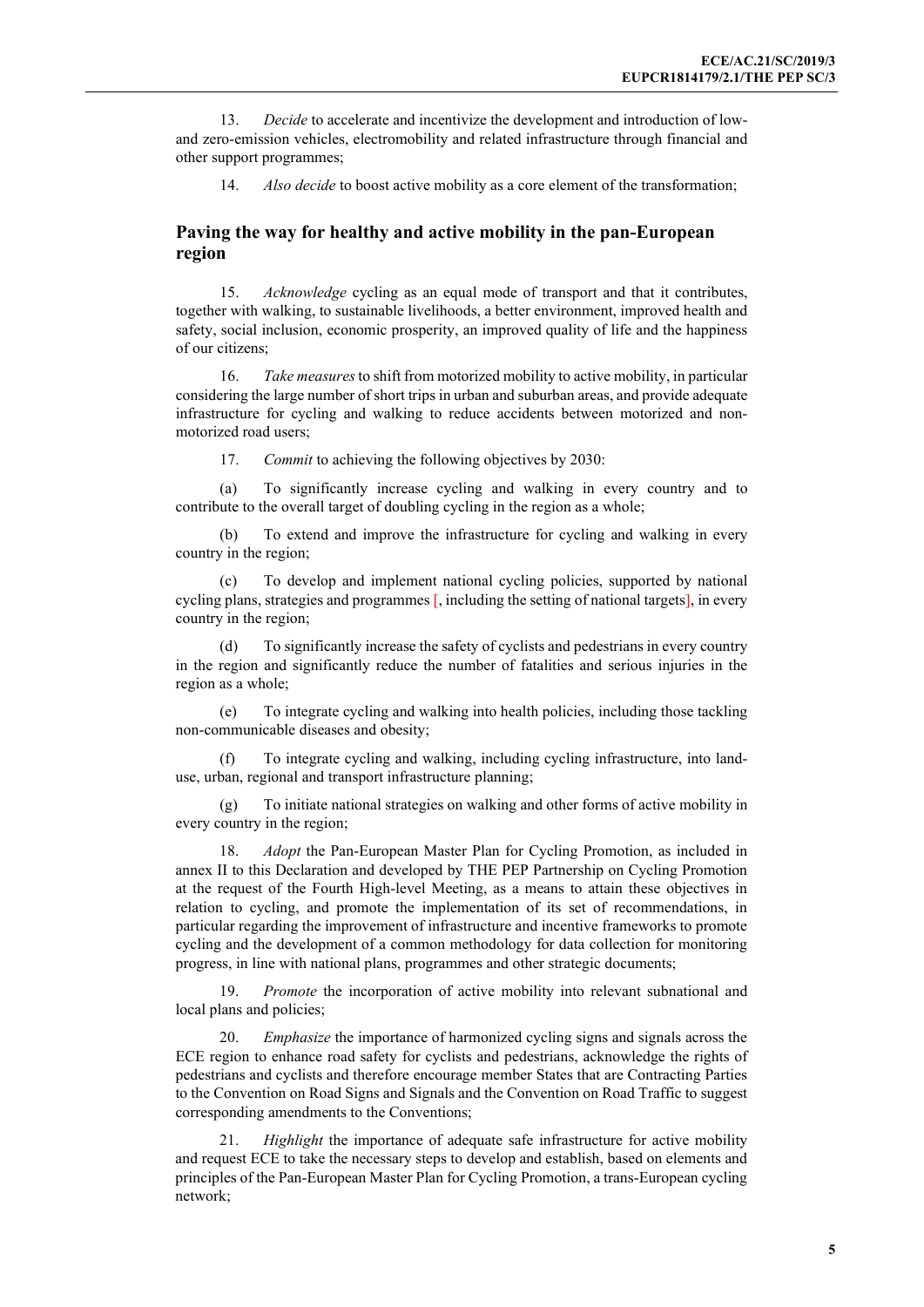22. *Decide* to develop, within the framework of THE PEP Partnerships, a pan-European master plan for active mobility, including guidelines and tools, by integrating walking and other forms of active mobility;

23. *Encourage* education and awareness-raising on active mobility, road safety and the related socioeconomic benefits;

#### **THE PEP: fostering the transformation to achieve our vision**

24. *Support* THE PEP as a unique intergovernmental, cross-sectoral, tripartite platform for accelerating the transformation and endorse its practical results presented below;

25. *Encourage* the implementation of the Policy Recommendations for Ecodriving set out in annex III to this Declaration, and welcome THE PEP Guidelines for Ecodriving and request the Partnership on Eco-driving to report on progress to the Steering Committee and explore the extension of eco-driving to electric vehicles and vehicles with alternative fuels and propulsion systems, non-road mobile machinery, trains, aircraft and vessels;

26. *Acknowledge* the high potential for generating green jobs through investments in green and healthy transport, endorse the findings of the studies on green jobs in cycling and green and healthy jobs in transport, and request the relevant Partnership to continue its research in this area and support the development of policies to stimulate the creation of green jobs;

27. *Welcome* the results of the TRANSDANUBE Partnership for sustainable mobility in the Danube region, and decide to establish THE PEP Partnership on Sustainable Tourism Mobility, with a view to sharing good practices and developing guidelines and tools to implement green, healthy and inclusive mobility in tourism and leisure, involving tourism sector stakeholders;

28. *Approve* the conclusions of THE PEP/UNECE Handbook on Sustainable Transport and Urban Planning as set out in annex IV to this Declaration and recommend intensifying the work of the relevant Partnership to promote coordination and integration of sustainable transport, spatial planning, health and the environment;<sup>[3](#page-5-0)</sup>

29. *Welcome* the achievements of THE PEP Academy; decide to intensify its activities, foster interaction between scientists, practitioners and policymakers and develop their capacities in the fields of transport, urban and spatial planning, health and the environment; invite universities and other education institutions to contribute to the Academy; recommend the introduction of courses addressing transport, health and the environment in an integrated way; and request the Steering Committee to develop a procedure for awarding a certificate to graduates of THE PEP Academy;

30. *Decide* to strengthen and further develop the Partnerships as platforms for cooperation between member States and other stakeholders, and commit to actively participate therein;

31. *Welcome* and support the organization of relay-race workshops on transport, health and the environment in member States to showcase THE PEP, enable the sharing and compilation of good practices and the elaboration of policy recommendations, and support the implementation of workshop outcomes and the promotion of cooperation between relevant sectors, at the national and local levels;

32. *Endorse* the Health Economic Assessment Tool (HEAT) for walking and cycling and the For Future Inland Transport Systems (ForFITS) tool, as models aimed at assessing health impacts and future carbon dioxide emissions of transport policies and initiatives, and promote their application in decision-making on spatial and transport infrastructure planning;

<span id="page-5-0"></span><sup>&</sup>lt;sup>3</sup> The translation in Russian of the word "handbook" should be "руководство".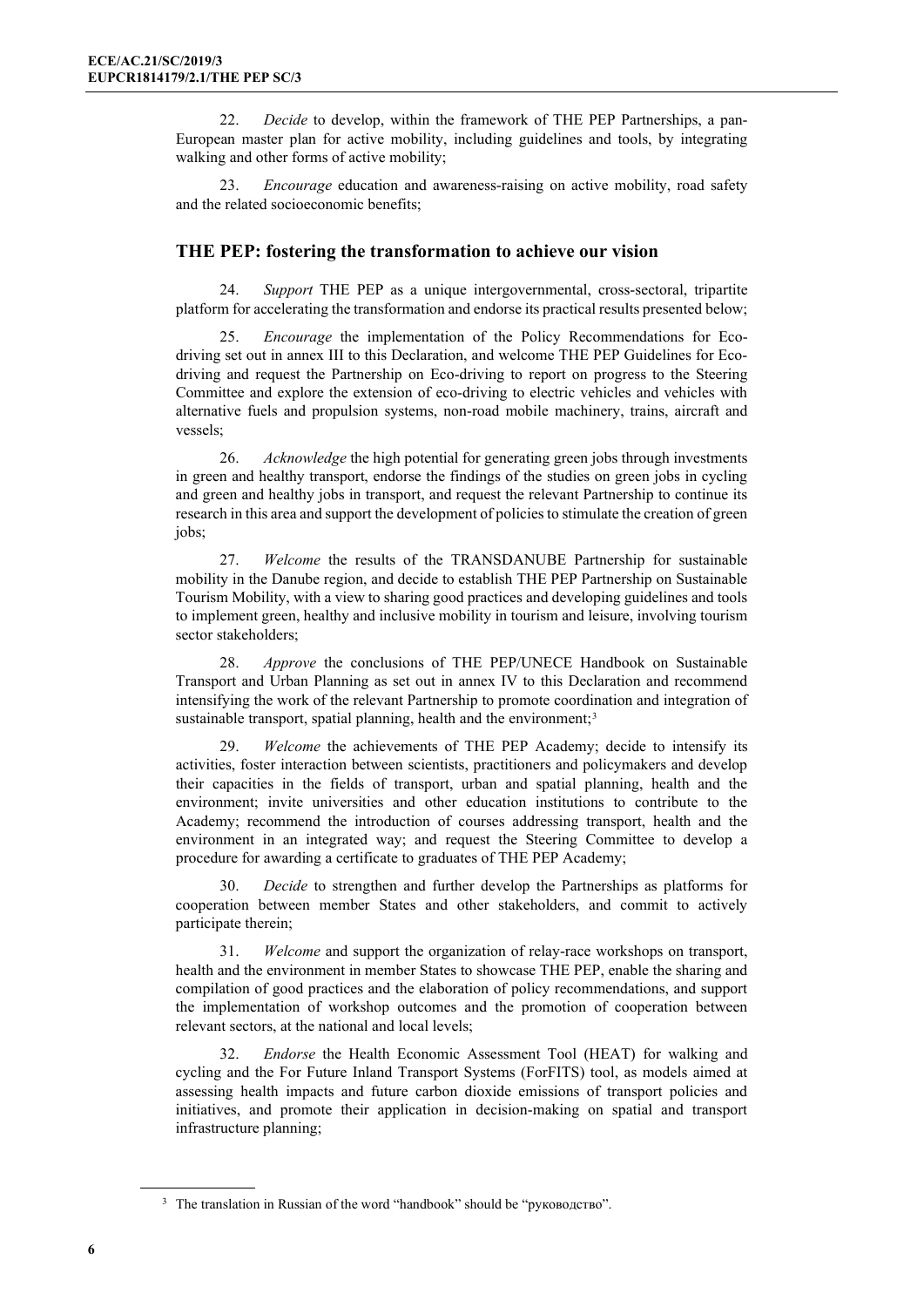33. *Request* the Steering Committee to develop THE PEP honorary award for outstanding commitments, initiatives and achievements in the field of clean and healthy mobility and transport;

34. *Also request* ECE and the WHO Regional Office for Europe to continue to provide secretariat services to THE PEP and agree to continue supporting them in this endeavour;

35. *Adopt* THE PEP workplan for the period 2020–2025, as set out in annex V to this Declaration, for the implementation of this Declaration, agree to monitor its implementation through the Steering Committee at its annual sessions and allocate the necessary financial and/or in-kind resources, including for staff support to carry out the tasks identified in this Declaration, including through a system of voluntary contributions;

36. *Request* the Steering Committee, in cooperation with the secretariat, to prepare specific proposals to facilitate the mobilization of additional funds from other sources to support the implementation of the workplan for the period 2020–2025;

37. *Request* the Steering Committee to elaborate a communication strategy to disseminate the results of THE PEP in order to raise awareness among stakeholders and citizens;

38. *Invite* the Steering Committee to consider the organization of a mid-term review meeting on the occasion of the twentieth anniversary of THE PEP in 2022;

39. *Decide* to convene a Sixth High-level Meeting in 2025, to review and report on progress achieved in the implementation of THE PEP workplan and plan future activities. and invite expressions of interest from Governments to host the Meeting, for consideration by the Steering Committee;

40. *Express* our gratitude to the Government of Austria for having hosted this meeting and thank it and the people of Austria for the warm hospitality received.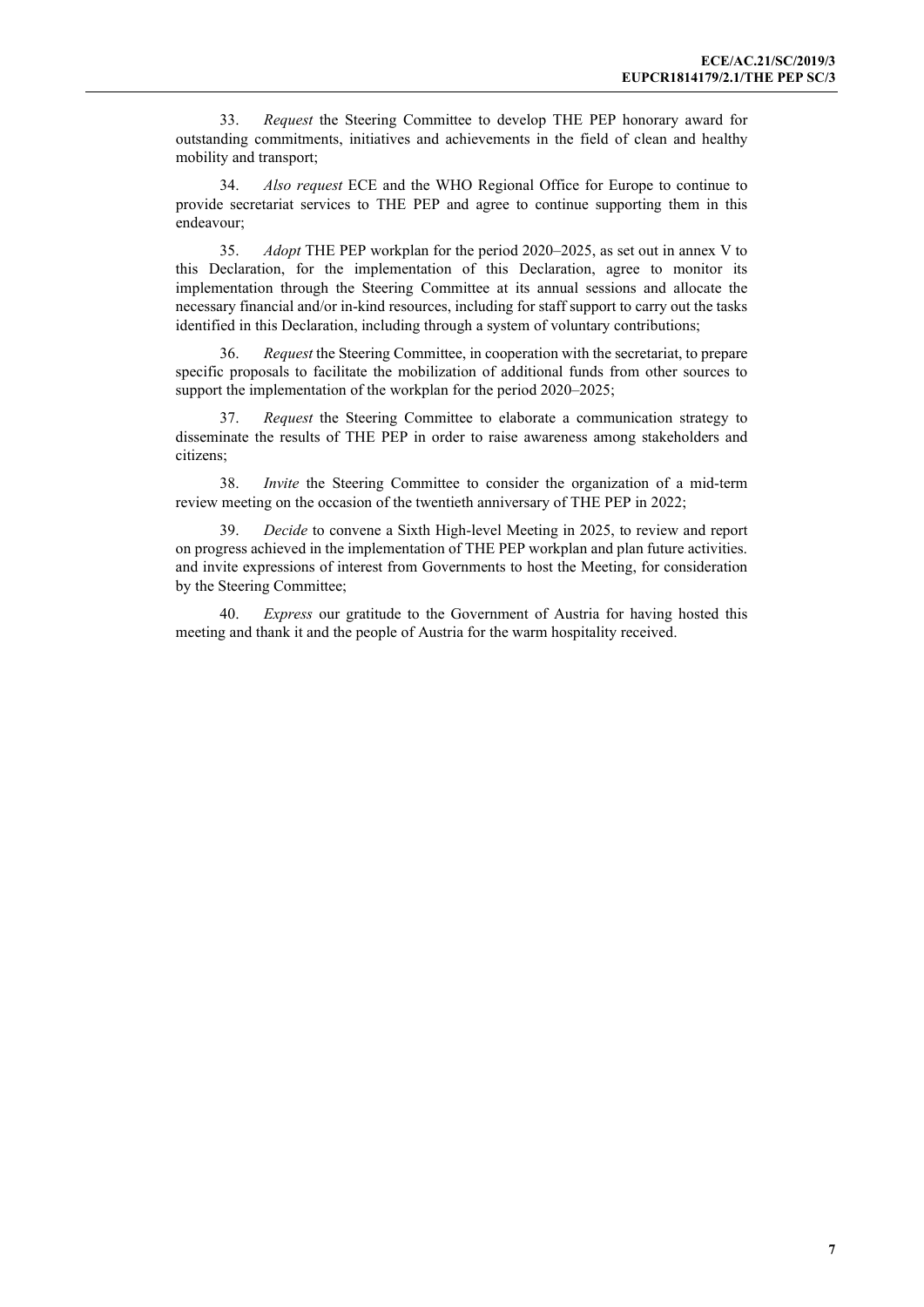#### **Annexes**

## **Annex I**

### **Challenges, opportunities and vision[4](#page-7-0)**

Transport has driven socioeconomic development, enabling trade, tourism and economic growth and allowing people to access jobs, markets, services and education and interact with others. Sustainable, clean, safe, efficient, accessible and affordable transport is crucial to achieve the sustainable future we want.

Transport is a major emitter of air pollutants and noise, as well as greenhouse gases that drive climate change. Globally, 9 out of 10 people breathe air containing levels of pollutants exceeding the World Health Organization (WHO) air quality guideline values. Exposure to ambient air pollution is estimated to cause about half a million premature deaths per year in the WHO European Region. In the countries of Western Europe alone, at least 1.6 million healthy years of life are lost annually as a result of traffic noise. Carbon dioxide emissions from transport could reach 40 per cent of the global total emissions by 2030.

Car dependency, poor use of urban space and lack of safety for cyclists and pedestrians contribute to physical inactivity, which, each year, is estimated to cause about 1 million deaths in the WHO European Region. Regular cycling and walking, at levels comparable to those meeting the WHO Global Recommendations on Physical Activity for Health, reduces all-cause mortality by about 10 per cent. Road traffic injuries are the leading cause of death among young people between 5 and 29 years of age and cost Governments approximately 3 per cent of gross domestic product. About one in four road deaths involves a pedestrian or a cyclist.

Often, spatial planning is not well connected and coordinated with transport planning. This leads to increased transport demand and, when public transport services are poor, growth in private car dependency. Poorly conceived transport infrastructure leads to fragmentation and loss of habitats, degradation of natural and urban landscapes and harm to natural and cultural heritage and buildings. Such transport infrastructure may also be vulnerable to climate change and natural disasters. Mistakes in urban planning lead to urban sprawl, which in turn generates "hypermobility" and results in congestion, high levels of emissions and worsening of safety.

Poor quality public transport services, particularly in peri-urban and rural areas, reinforce socioeconomic disparities and exclusion and encourage car use. Without the involvement of both local authorities and those affected by or intended to benefit from it, the development of mobility services and transport infrastructure leads to poor outcomes.

Investment in green and healthy mobility and transport infrastructure, when well planned, can create economic prosperity and quality jobs in the planning, construction, operation, maintenance and recycling of, for example, transport vehicles of all types, rail and light rail, clean and efficient public transport, efficient intermodal connections, safety measures in road transport and services for active mobility.

The start of the twenty-first century has been marked by a series of technological breakthroughs that are changing transport and mobility and that might contribute to sustainable development. Emerging technologies and approaches include digitalization, artificial intelligence, autonomous vehicles, electromobility, mobility management, flexible and shared mobility, mobility as a service and seamless multimodal public transport systems.

**Our vision is of clean, safe, healthy and inclusive mobility and transport for the prosperity and happiness of our citizens.**

<span id="page-7-0"></span><sup>&</sup>lt;sup>4</sup> To be revised in line with changes to the body of the Declaration and in view of research being carried out on the challenges.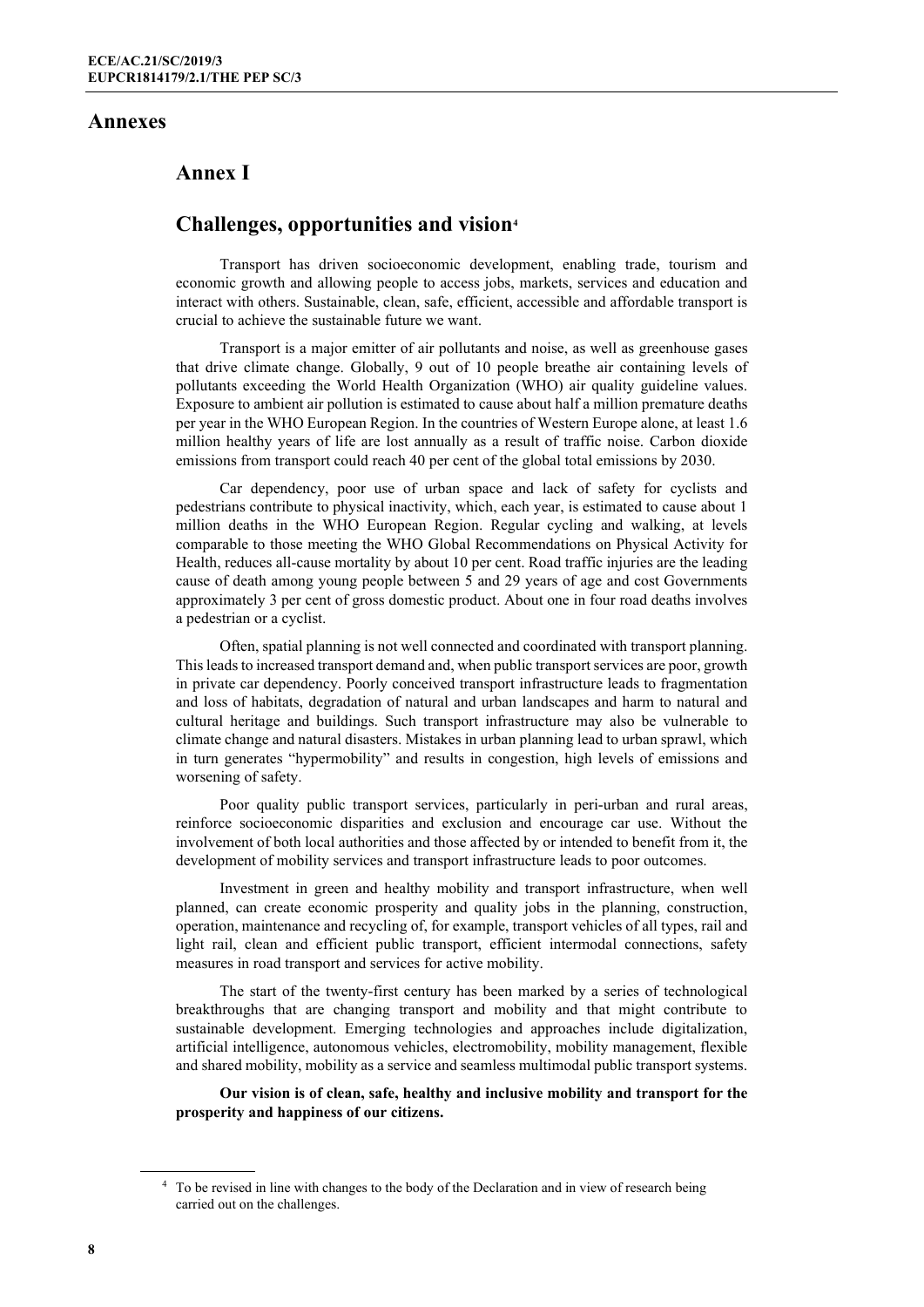## **Annex II**

# **Pan-European Master Plan for Cycling Promotion**

[Text to be added post-session]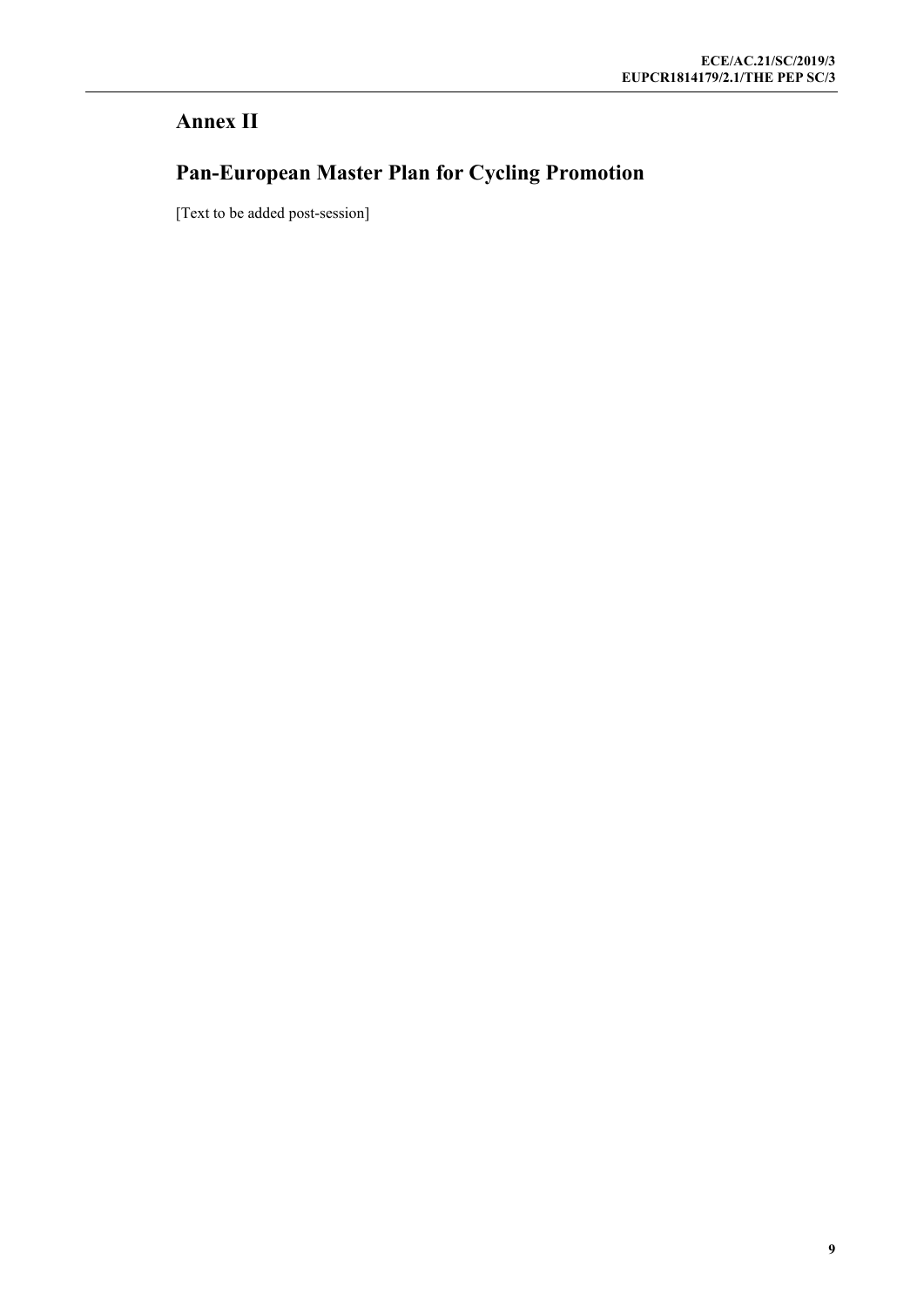## **Annex III**

## **Policy Recommendations for Eco-driving**

1. Eco-driving facilitates the achievement of important objectives: improved traffic safety, reduced driving stress and greater comfort for drivers, smoother traffic flow and less congestion, lower fuel consumption and operating costs and lower carbon dioxide emissions and health risks. Eco-driving is a highly cost-effective measure contributing to greater energy efficiency and environment-friendly and safer mobility and transport. One advantage of ecodriving is that it can also be practised on a voluntary basis and that it can be applied instantly by any driver without new equipment or devices.

2. The most important eco-driving recommendations are presented in THE PEP Guidelines on Eco-driving, which were developed within THE PEP Partnership on Ecodriving. Eco-driving should be established and mainstreamed as the smart and efficient driving style for all drivers, all vehicles and all traffic conditions.

3. To this end, it is suggested that national eco-driving initiatives be established based on THE PEP Guidelines on Eco-driving. The following 10 core implementation steps are recommended in that regard:

(a) Following THE PEP Guidelines on Eco-driving, platforms of national ecodriving experts and institutions relevant for eco-driving should be set up in member States. Using such platforms, national eco-driving standards, handbooks and certification schemes for eco-driving trainers and eco-driving initiatives should be established;

(b) Driving trainers should be upskilled within the framework of THE PEP Partnership on Eco-driving to create capacity for acting as eco-driving master trainers and eco-driving trainers, serving as a knowledge base for driving skills and driving education, as well as innovative vehicle technology. To share and generate knowledge, pilot seminars with fleet operators, facilitated by eco-driving experts from members of THE PEP Partnership on Eco-driving, should be established and, if appropriate, used to upskill experienced driving trainers to become eco-driving master trainers;

Following the train-the-trainer approach, the platform of eco-driving experts and eco-driving master trainers should establish courses to train a sufficient number of ecodriving trainers with a view on standards and the contents of eco-driving courses. Such seminars should include theory and practice, an examination and, if appropriate, certification of eco-driving trainers;

(d) Furthermore, certification schemes to upskill driving schools to become ecodriving schools should be developed. Such eco-driving schools should act as multipliers for eco-driving and sustainable mobility, for example, by providing skilled eco-driving personnel and a low-emission vehicle fleet and by emphasizing alternative drives and sustainable mobility in driver education;

(e) Eco-driving should be integrated into the legislative framework for driving education and examination for learner drivers. Furthermore, learner driver education and examination procedures should be amended to incorporate the driving of electric vehicles, and vehicles using alternative fuels and propulsion systems, on an equal basis with conventional vehicles;

(f) Eco-driving training courses for licensed drivers should be given by experienced and qualified eco-driving driving trainers and must include driving on public roads and the use of monitoring devices that give direct feedback on fuel consumption. Ecodriving training courses for licensed drivers should follow a twofold approach: providing training for licensed drivers in general, as well as for professional drivers of cars, buses and trucks. The effect of the training courses should be evaluated and monitored, in particular regarding fuel consumption, carbon dioxide emissions and maintenance costs, to motivate more target groups to implement eco-driving;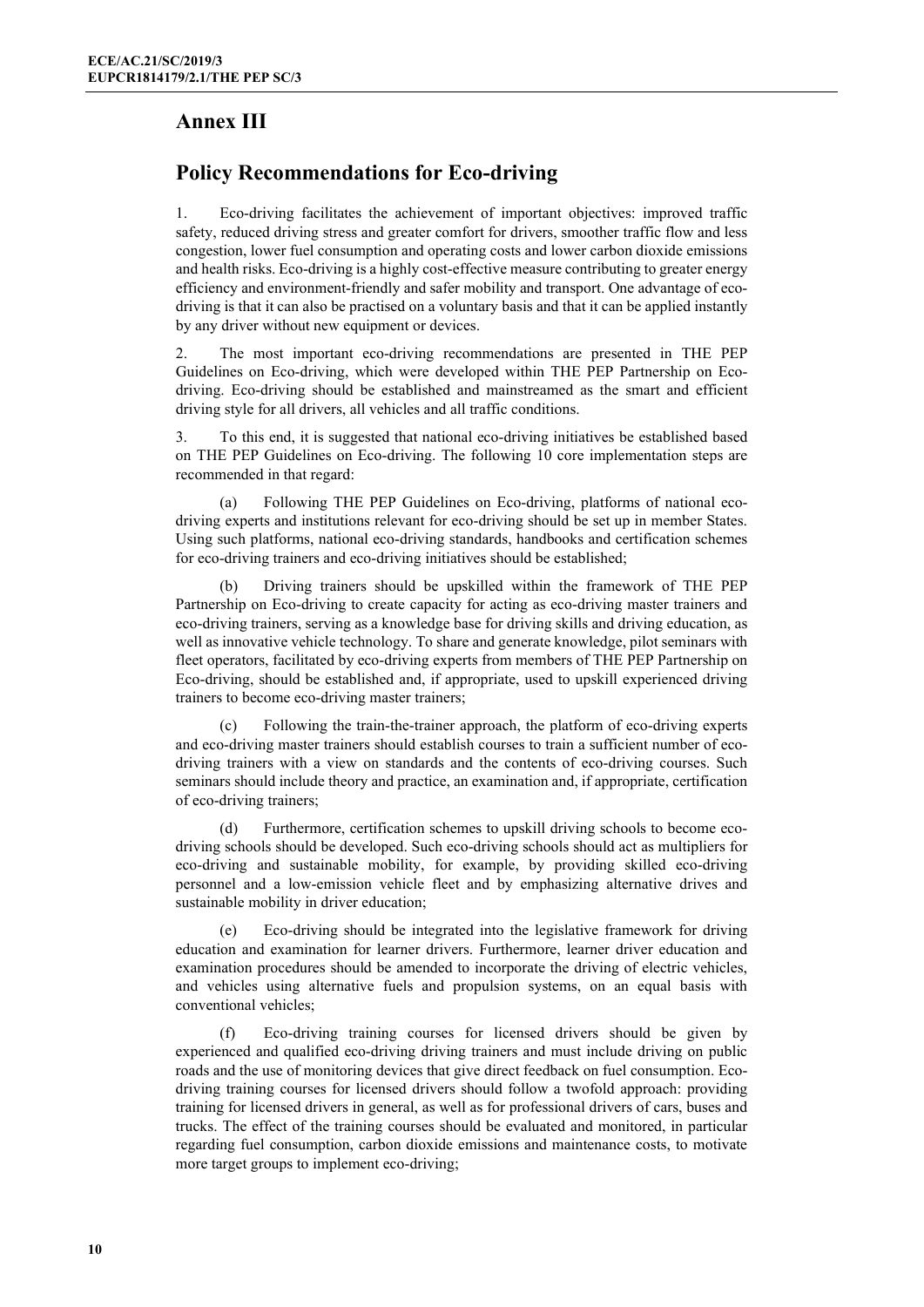(g) The roll-out of eco-driving initiatives should also be supported by awarenessraising campaigns and by integrating eco-driving into the professional driver qualification for truck and bus drivers. It can also be addressed specifically to experienced drivers who have not received eco-driving instruction since getting their driving licence;

(h) There should be a particular focus on eco-driving for electric vehicles as the best way to extend their range. Electric vehicle training should combine eco-driving with, in particular, the use of recuperation, as well as effective charging;

(i) Eco-driving should be included in policies and strategies in order to ensure the sustainability of eco-driving initiatives;

(j) Eco-driving should be incorporated into national and international funding schemes in order to facilitate the establishment of eco-driving programmes, the exchange of know-how, the sharing of experiences and the further development of eco-driving techniques and training. Special emphasis should be placed in the future on the driving of electric and alternative vehicles, the freight and bus sector and the extension to further vehicle categories, such as railways, tractors and construction machinery. To this end, further cooperation between member States should be intensified within THE PEP Partnership on Eco-driving.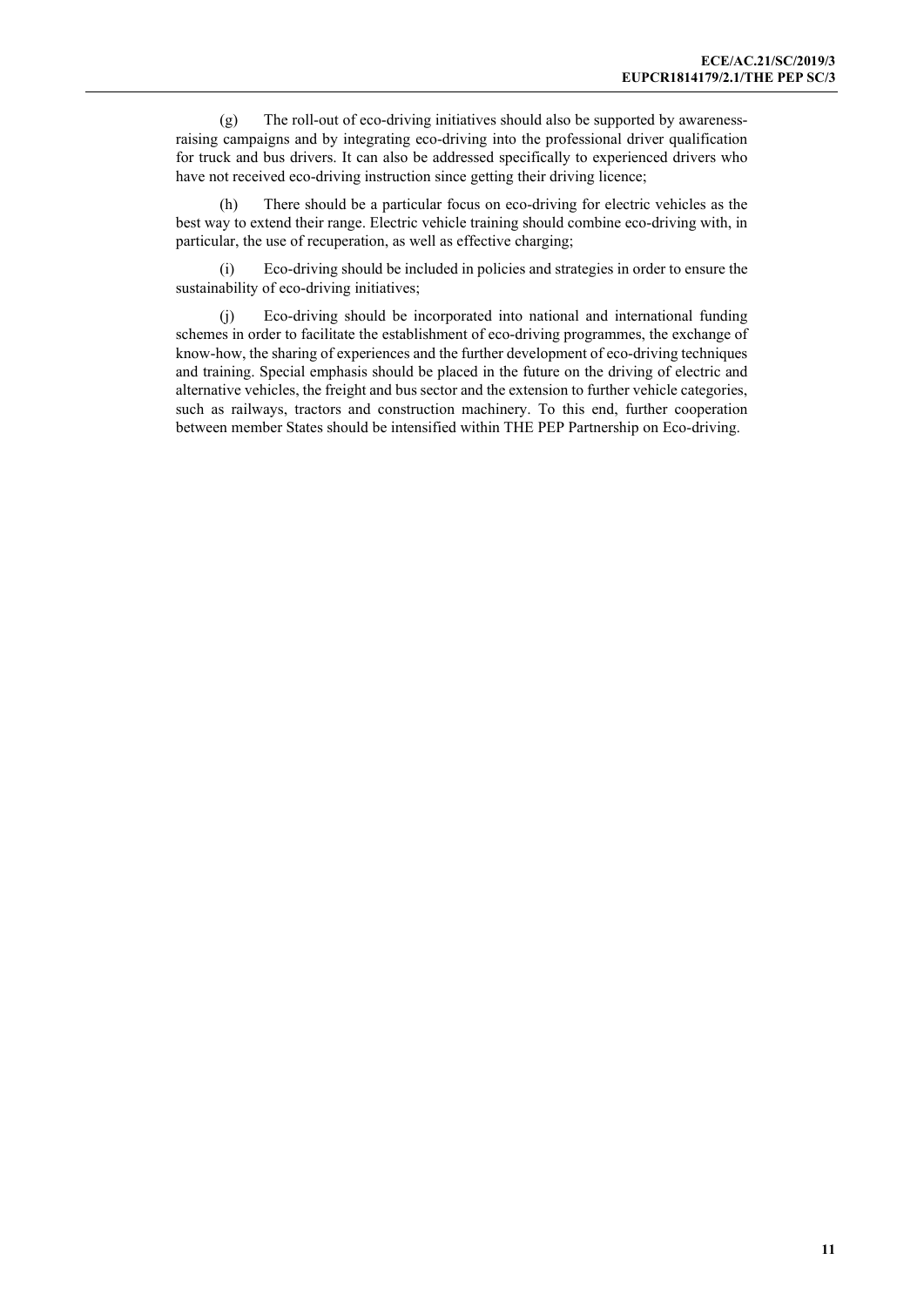## **Annex IV**

## **Conclusions and recommendations of the Handbook on Sustainable Transport and Urban Planning**

1. An integrated approach to urban transport can better support the achievement of the 2030 Agenda and the Paris Agreement.

2. The way to make transport systems more resilient requires the adoption and further implementation of comprehensive approach based on clearly defined objectives and measures in spheres of transport, economic and urban development policies, as well as social cohesion.

3. People and their needs are the focus of the integrated approach.

4. The role of transport and land use planning integration is extremely crucial.

The integrated approach can prevent urban sprawl and promote inclusive eco-density.

5. Avoid-Shift-Improve Principles have to be the base for integration of transport and urban planning, implementation of demand management:

(a) Compact, dense and public transport-oriented development of urban areas combined with promotion of mix land use reduce the need to travel (Avoid Principle);

(b) Public transport and active mobility-oriented development of urban areas support shift to cleaner and healthier transport modes for travel (Shift Principle);

New technologies adaptation-oriented development in urban areas support improvement of urban transport system (Improve Principle).

6. Public transport is a key element of a "liveable city" and public transport improvements have to be a dominant element of city strategy. Public transport priority means that public transport projects are financed in the first place, and any realized transport project has to give more benefits for passengers then for a car owners.

7. The replacement of polluting bus fleets, the promotion of electro-mobility, the development of modern trams and intermodal hubs and its reflection in land management policies are relevant solutions for more sustainable transport.

8. All normative values of indicators for PT should be stated as passenger-vision and fixed as "service quality standards". To make public transport more attractive the more effective route network should be chosen, and priority of public transport traffic has to be ensured.

9. Active mobility is a core element of healthy cities. Walking and cycling need to be supported not only in urban cores but at much larger scales, in combination with other modes and especially public transportation. Cities need to pay a particular attention to develop userfriendly intermodal hubs and to provide amenities supporting the development of cycling and walking. Initiatives such as WHO healthy cities network should pay more attention to transportation and mobility as key factors.

10. Development of good quality public transport and infrastructure supporting active mobility is the good practice to making cities more liveable, to safeguarding access to markets while fostering well-being.

11. Cities are witnessing the rise of a new generation of Intelligent Transport Systems, which profit from financial and technological opportunities offered by digitalization.

12. Urban transportation systems are growingly complex. Along with existing public and private, collective and individual mobility systems, shared mobility and more recently, autonomous mobility, question the organisation of public space in cities and raise the need for more transparent decision-making processes.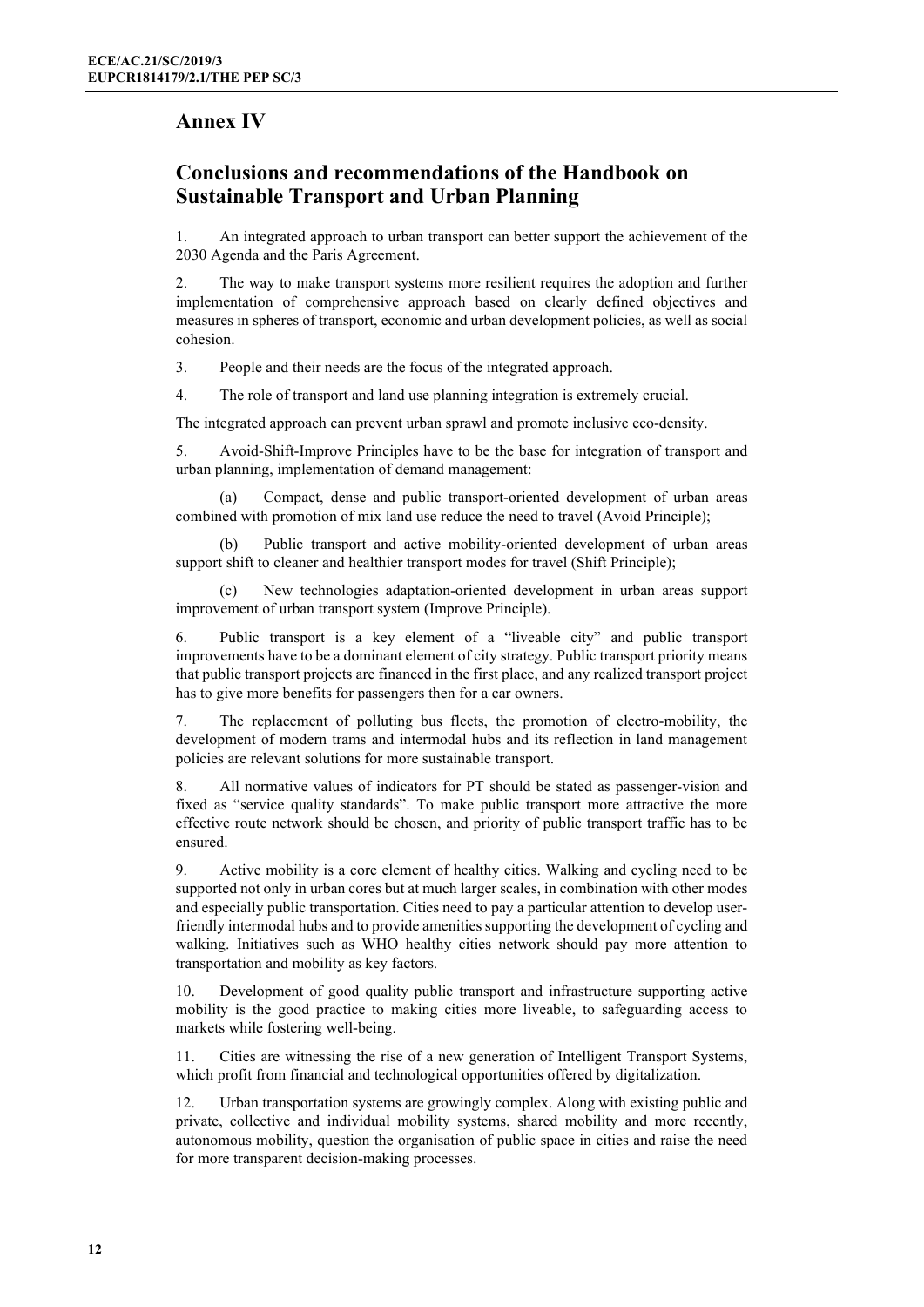13. Decision-making processes need to be designed within complex and integrated context, addressing right goals which fulfilment must be monitored with the use of different information and telecommunication solutions.

14. Decision-makers need to develop new skills to build plans and make the best out of current technological and social disruptions; they also need to work through partnerships to implement comprehensive, cross-sectoral mobility policies.

15. Along with people, attention is also given to freight in the integrated approach so that freight can access markets while urban areas liveability is not compromised.

16. Implementation of the integrated approach requires development of necessary skills by city and mobility planners and practitioners; they need to recognize risks stemming from new technologies – shared mobility, automation – and this ability needs to be enhanced through education and collaboration with academia.

17. Development of effective urban mobility and spatial planning policies requires participatory decision-making processes engaging multiple stakeholders ranging from municipal authorities, spatial planners, housing and transport providers over health authorities and community leaders to the urban population and commuters as main beneficiaries of the of a city's housing and transport infrastructure.